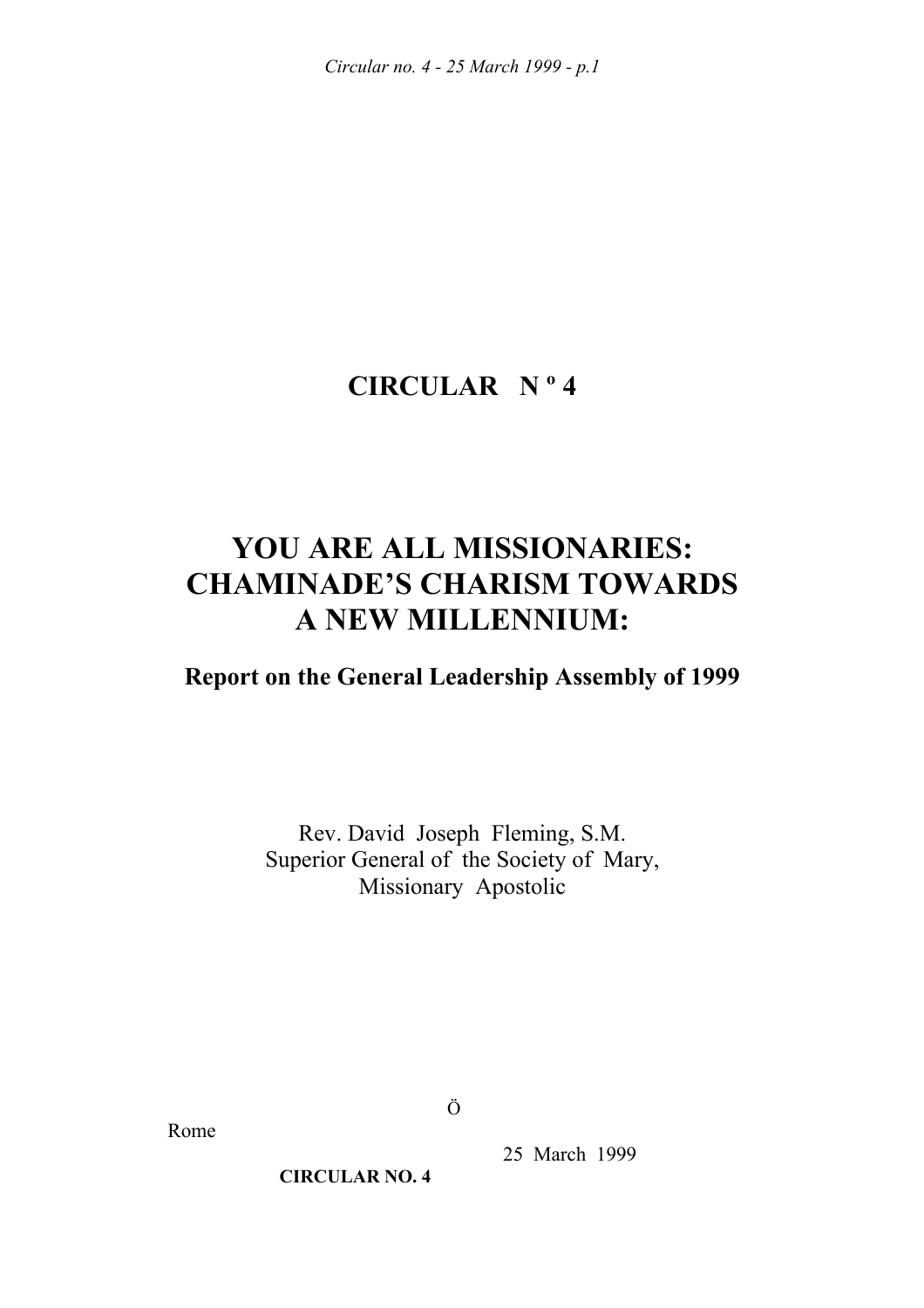DAVID JOSEPH FELMING, S.M. Superior General of the Society of Mary, Missionary Apostolic, to all his fellow Marianists throughout the world.

# **YOU ARE ALL MISSIONARIES: CHAMINADE'S CHARISM TOWARDS A NEW MILLENNIUM: Report on the General Leadership Assembly of 1999**

25 March 1999

Dear Brothers,

Our recently concluded General Leadership Assembly mirrored the most recent developments and pressing challenges for the Society today, as we prepare for the beatification of our Founder, the  $200<sup>th</sup>$  anniversary of the Marianist Family, and the Jubilee of the Year 2000. In this Circular I would like to share with you some news and some reflections about the life of the Society at the present time, drawing on the work of this Assembly, which was held at Deepahalli ("Village of Light"), the new Marianist Centre for student Brothers and for ministry to street children near Bangalore, India, from January 31 until February 14 of this year.

General Leadership Assemblies, as described in the *Rule of Life* 7.34, are quite different in character from General Chapters. They are much more informal and reflective. There are no official texts to produce or elections to hold. They are an opportunity for the Provincials, Regional Superiors, and Assistant Provincials of the Society to gather with the General Administration in order to evaluate the life of the Society, plan together for the future, and reflect on current questions and trends. They provide an opportunity for the General Administration to consult the key leadership of the Society about decisions that need to be made and to get a sense of directions that are emerging. The 34 participants from all Units of the Society present this year at Bangalore felt that these goals were achieved remarkably well, and appreciated the fraternal spirit, openness, collective humility, and frankness that characterized the Assembly. Our secretary and translators did an outstanding job of making the work smooth and easy.

For most participants, the General Leadership Assembly provided the opportunity for a first contact with our Region of India, which is characterized by its youth, vitality, its ministries to the poor, its concern for good Marianist formation, and its wholehearted integration of Indian culture with the Marianist heritage. Our hosts, particularly the two communities (scholasticate and aspirancy) at Deepahalli, spared no efforts to make the meeting interesting, comfortable, and enjoyable. With their warm smiles, their characteristically Indian hospitality, their undaunted efforts to overcome language barriers, their careful organization to provide for our needs and their hearty prayer life, they made a deep impact on everyone.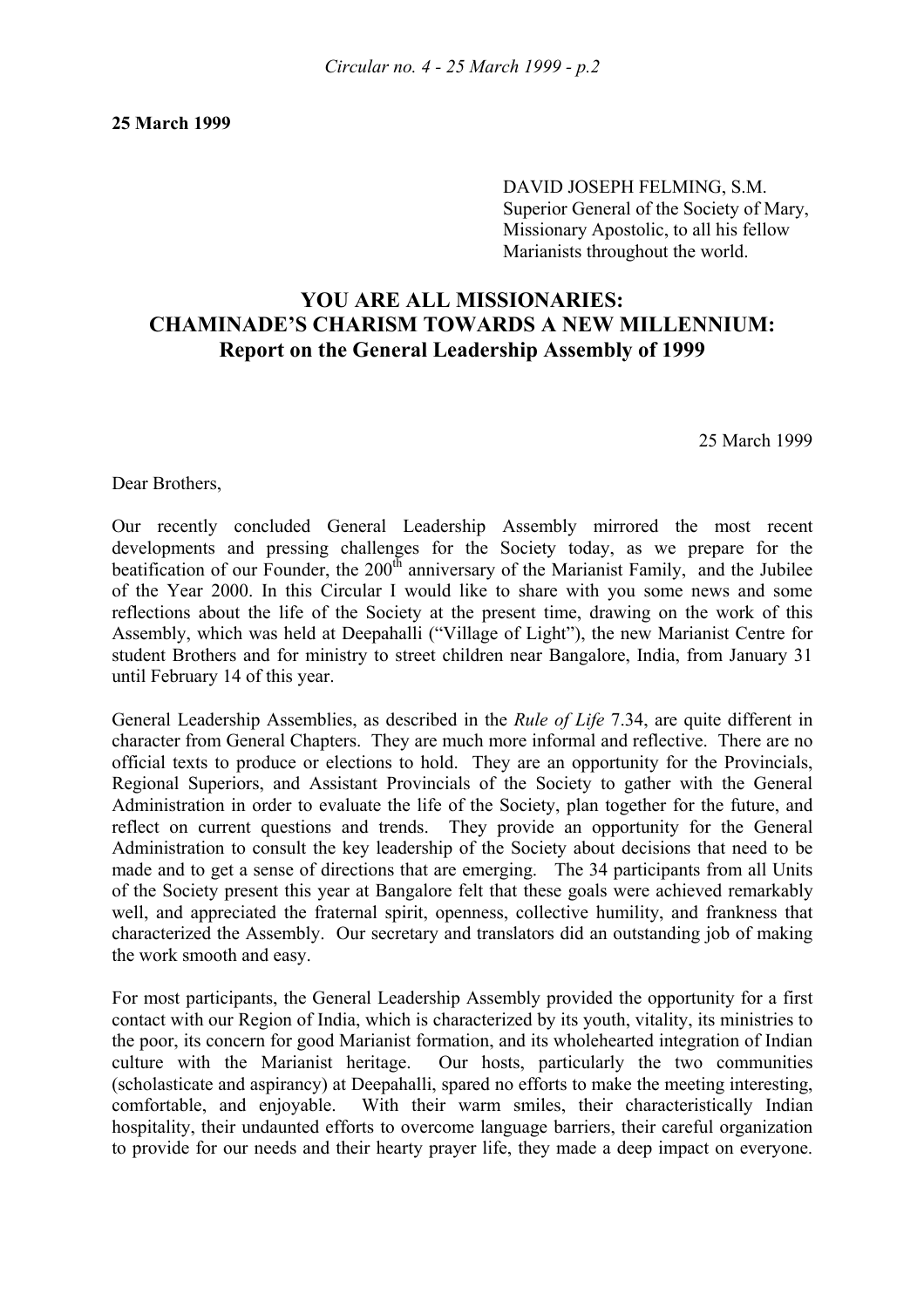In the name of all participants and of the whole Society, I thank the members of the Region for all they did to make the meeting a real success.

# **I. A NEW MOMENT IN THE REVITALIZATION OF MARIANIST LIFE**

The Assembly of this year came at a moment that marks some significant milestones in the history of the Society:

1. During the meeting itself, we received definitive written notice of the unanimous acceptance by the Vatican panel of medical experts of an extraordinary cure attributed to the intercession of Father Chaminade. Thus we can look ahead with full confidence to our Founder's beatification in the near future. After ninety years of praying and waiting (the Cause was first introduced in 1909), after great progress in research into the life and times and motivations of Fr. Chaminade, after the cumulative efforts of Marianists like Simler, Klobb, Subiger, Scherrer, Lebon, Ferree, Verrier, Totten, Humbertclaude, Vasey, Sánchez Vega, and Torres, this beatification will be an unrepeatable, historic moment for the entire Marianist Family. We desire our Founder's beatification, not for our own complacent selfsatisfaction, but as an opportunity to make him much better known to the entire Church as a model who shows us a way for full lay partnership in the mission of the Church, for a solid and deep devotion to Mary, and for many other Christian attitudes that are of great importance today.

2. We stand at the threshold of a new millennium and are invited by the Church to observe the year 2000 as a time of Jubilee, of profound renewal in spirituality and mission. In the Old Testament, Jubilees were an occasion for making a new beginning, returning to the harmony of original justice and purity. Can this Jubilee not be the same for us?

3. The same year will mark the  $150<sup>th</sup>$  anniversary of our Founder's death, an occasion which the Province of France is already planning to celebrate as a special "Chaminade Year," opening at Bordeaux on January 22, 2000, the actual anniversary of his death, and closing on February 2, 2001, the two-hundredth anniversary of the first commitment by members of the Madeleine Sodality. The Jubilee Year 2000 can be a "Chaminade Year" for all of us, and I recommend that each Province, Region and community plan ways to celebrate it.

4. The year 1999 already marks the  $150<sup>th</sup>$  anniversary of the arrival of the first Marianists in the United States, and the year 2000 marks the sesquicentennial of their first major work, what has now become the University of Dayton. Several other Units of the Society are celebrating important anniversaries around this same time (Chile, Congo, Italy, Switzerland, Japan, France), most of them the golden jubilees of new foundations and of the last farreaching restructuring of Marianist units during the Generalate of Fr. Juergens.

The convergence of these events invites all of us to commit ourselves more than ever to the revitalization of our Marianist life. We have passed through stages of updating, return to Marianist sources, and renewal. Repeatedly General Chapters and renewal seminars have called us to a deeper interiorization of the faith of the heart and of Fr. Chaminade's unique apostolic Marian spirituality. Pope John Paul II has invited the whole Church to participate in a "new evangelization," one that is new in its content, new in its language, and new in its methods. These calls and events suggest that we are arriving at a turning point in our history.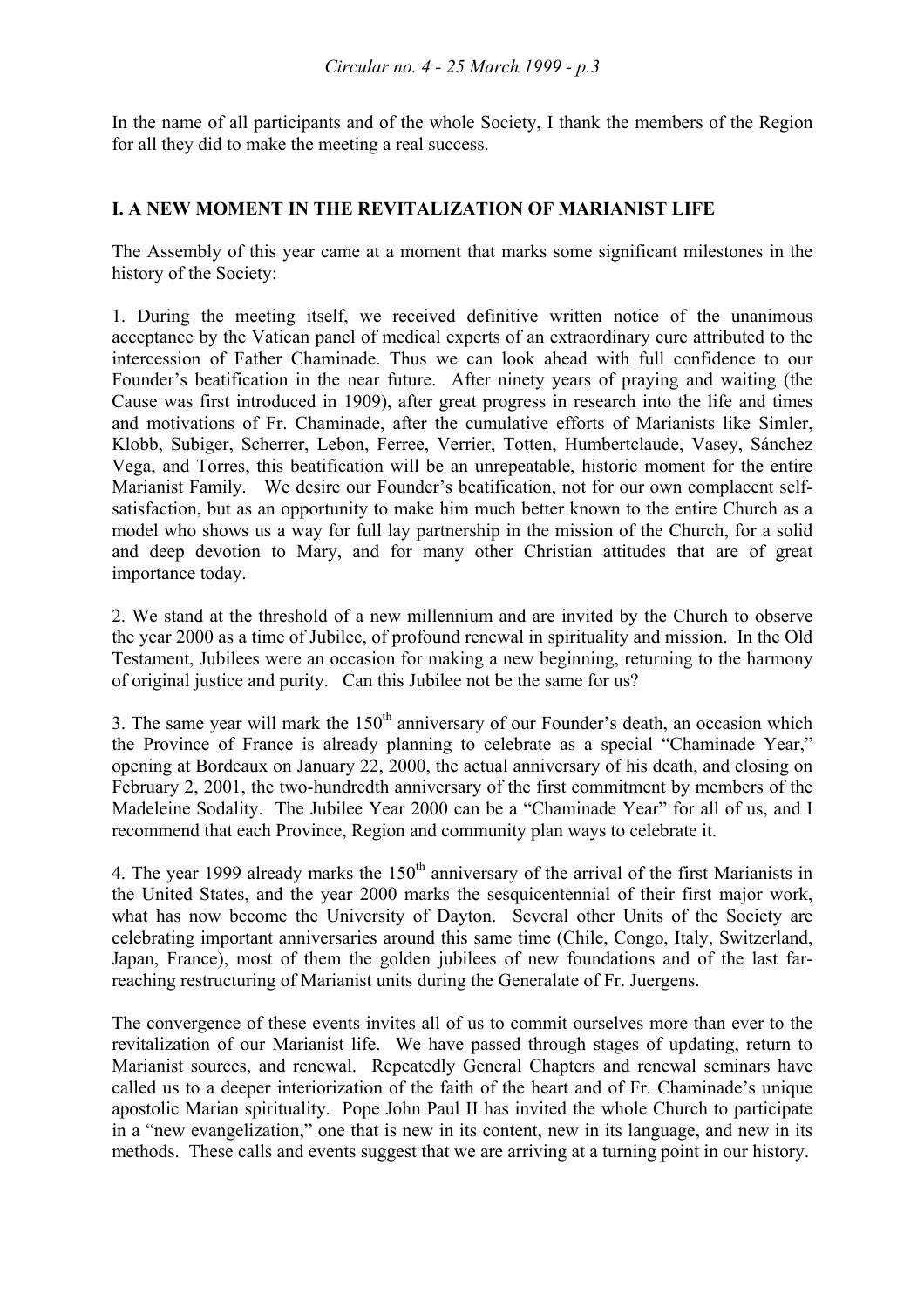Some thinkers call today for a "refoundation" of religious congregations. Of course, we can lay no other foundation for our life than that which the Lord has providentially given us through our Founder. In using the term "refoundation," contemporary writers on religious life wish to stress that our mission is not simply to maintain a heritage of customs, traditions, and works from the past, but to make the effort to incarnate our founding charism in courageous new ventures adapted to the cultures of our times. At least in some circumstances and situations, it is clear that bold and radical language is appropriate. In all cases, we are certainly called, as *Vita Consecrata* says, to "creative fidelity," a deeply integrated adherence of the heart to the gifts we have received from God, combined with a readiness to take new initiatives in spirituality, community life and ministry. The aim of such new initiatives is to translate the ground intuitions of our Marianist life into a language and style of action that captures hearts today in a dynamic way, just as the Founder knew how to capture them in his time. We know by long experience that such creative fidelity will often require us to let go of much that is familiar and comfortable, call us forward into previously inexperienced paths, invite us to learn as we go, to repent and change often, and to remain open to unsuspected sources of grace.

During the General Leadership Assembly, many participants remarked on the new level of simplicity, fraternity, and openness that they felt. Even though these qualities have certainly been evident in Marianist international meetings over the years, there was a widely shared perception that they have grown. Perhaps our very weakness and fragility - the sense of aging and diminishment in the older Units of the Society, the youth, inexperience, and instability in our newer foundations - help us to listen better to one another, prevent us from thinking that we have all the answers, dispose us to collaborate. Individually and corporately, we are still passing through a long time of purification, and we know that our success and our very survival lie in the hands of the Lord, of Mary, of our beloved holy Founder, rather than in our own cleverness, insight, or sagacity.

It is my hope and prayer that these graces of humility, simplicity and brotherhood may be authentically present among all members of the Society. Many in the traditional strongholds of the Society are called at this time to a Holy Saturday kind of experience, living in faith and darkness, letting go, waiting upon an unknown future, kindling hope and apostolic fire among what seem to be ashes of the past. Others, in fragile centers of new Marianist vitality, are living an uncertain moment of birth and new beginnings, wondering what will become of the small and modest initiatives they see around them. In both cases, we have the example of Mary, showing us how to live in trust and faith, depending on the Lord and waiting for Him to let His plans be known. Together, like our Founder, we are invited to live by faith and by the indications of Providence much more than by any sense of individual or collective power. Such humble, trusting faith will dispose us to learn from one another, to listen, dialogue, to be ready to change, and to thank God for the gifts we recognize in others.

# **II. DEVELOPMENTS IN THE SOCIETY ACROSS THE WORLD: OVERVIEW AND PROSPECT**

Much of the General Leadership Assembly was devoted to evaluation and future planning along the lines of the major themes of the last General Chapter:

**New Wine** - Programs of renewal in the majority of our Units have focused on a deeper and richer commitment to our charism. These programs have helped many Marianists find the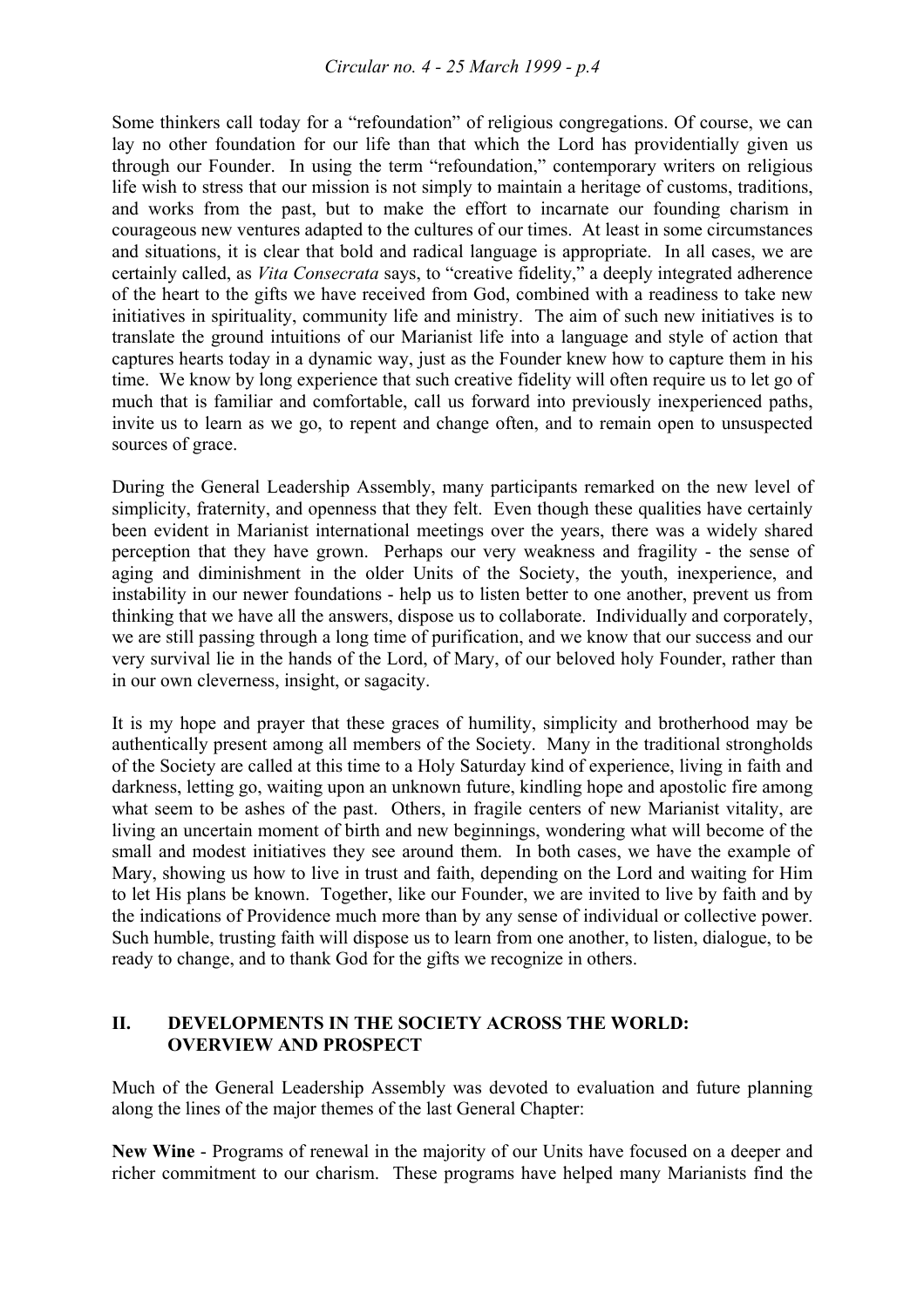courage and boldness necessary for new initiatives. Successful programs have touched not only the individual level, but also the renewal of community life as such, so that a creative environment will support and challenge us in living Marianist life together. Several important programs, particularly in Spain and France, have culminated in new perspectives on the mission of entire Provinces and Regions.

 Provincials and Regionals are often preoccupied with the minority of those members who seem to stand apart from the revitalization process, showing little interest in the new wine of Marianist life, resisting all efforts at renewal or letting themselves be touched only by initiatives that flow from other sources. But it is important not to forget that these members are few and that we do experience much rich new wine. All agree that renewal and spiritual growth is an ongoing process, one that is never over and done with.

**New Wineskins** - Nearly every Province and Region has reexamined its communities, its ministries, and its governance structures. Some ministries and communities have been discontinued. In others, the Marianist presence has taken on a new mode or style. Partnership with laity is increasingly characteristic of our ministries and of our overall approach to Marianist life.

 Six new Regions of the Society have been established (Congo-Ivory Coast, Argentina, Austria-Germany, Chile, Peru, and Switzerland-Togo), five of them after the suppression of previously existing provinces. Processes of further restructuring of Units are under consideration in the United States, in Colombia / Ecuador, and in Japan. Everywhere Marianist administrative units are searching for better ways of collaborating with one another in order to be more effective, particularly through the Zonal Conferences: CLAMAR for Latin America, the Marianist Conference for North America, CEM for Europe, and a new African-Asian Marianist Conference proposed by the participants in Bangalore.

 It is a bit early to evaluate the many efforts at creating "new wineskins." Some of them seem to be providing an occasion for new creativity in mission, while others may be principally matters of administrative simplification. What is clear at this stage is that:

- mission must be the principal criterion for all restructuring,
- restructuring already began some years ago through closer collaboration among different Provinces and Regions,
- our heightened consciousness of the entire Marianist Family invites us to new ways of understanding and organizing our corporate life,
- we are still at midstream in the restructuring process,
- revitalization and restructuring are intimately linked and must move ahead hand in hand, since both reinforce each other,
- realism and practicality play a key role in all new arrangements,
- new wine requires new wineskins, but in the last analysis it is the new wine itself that is truly important.

**Solidarity with the Poor and with Peacemakers** was evaluated shortly after a moving visit by the Assembly participants to some of the projects for street children in the slums of Bangalore carried out by our Brothers and lay collaborators. The last General Chapter asked that we make such solidarity a "point of reference" for reflection and decisions at every level in the Society. In fact, we find that nearly all the new initiatives undertaken in the various Provinces and Regions aim at an effective solidarity with poor people. We also note many efforts at consciousness-raising and exposure-programs among the poor for ourselves and our more affluent clientele.

 Many of our religious have developed a thoughtful and critical stance on social-justice issues. A good number work full-time among the poor, and many others dedicate a part of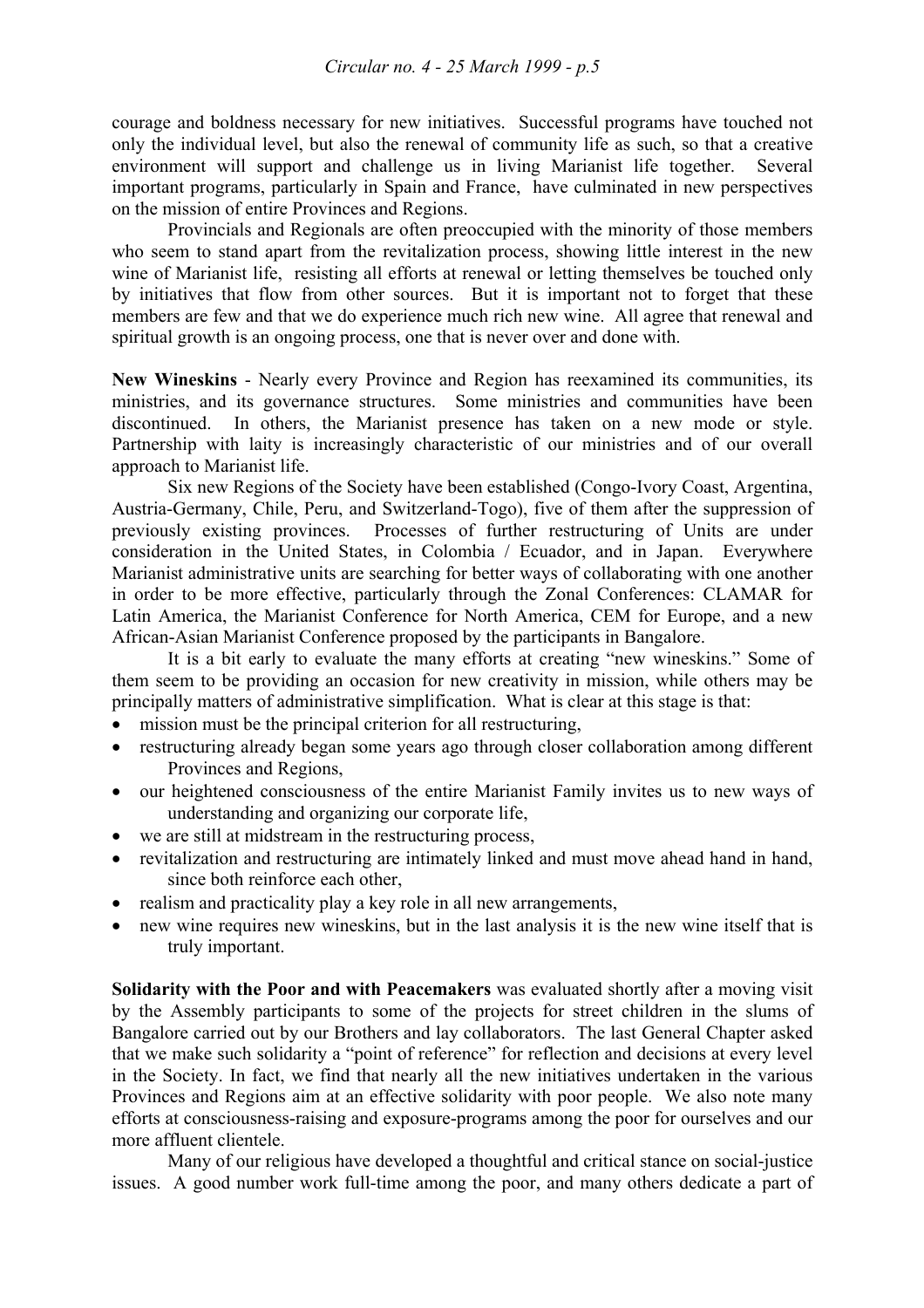their time and energy to activities in which they get to know and work directly with poor people. This has the effect of giving a non-ideological, human face to social problems, translating statistics and theories into palpable reality. Some are touched by the discovery of the face of Jesus in the needy and oppressed people they meet, so that their experience of solidarity becomes a new source of spiritual life. Many of those who go to the newer foundations of the Society are motivated by a desire to get closer to the poor. A few have chosen to live in Marianist communities inserted among the poor, in slums and villages, so that they get to know the daily realities of poor people in a more intimate way. Such "inserted" communities can become important centers of renewal and points of reference for their entire Provinces or Regions.

 No doubt we still have a long way to go in solidarity with the poor and with peacemakers, but we do sense a greatly heightened consciousness and openness to this theme. Our commitment is often superficial and inconsistent. Yet the poor may be renewing us, from the margins of what is normally considered to be important and influential.

**Collaboration within the Marianist Family** was the object of a day of reflection which included presentations of the situation in a variety of Regions and Provinces. Such collaboration is also recommended by the General Chapter of 1996 as a "point of reference" for all activities and decisions in the Society. The reality of Marianist Lay Communities is still quite dynamic and varied across the world. Some notable tendencies:

- Marianist Family Councils exist at the international level and in about fifteen countries. These Councils provide an opportunity for all branches of the Marianist Family to reflect together about spiritual and apostolic development and plan for common activities. They are proving very helpful.
- In a number of countries, Marianist Lay Communities count numerous young adults among their members. This is an important group, which is not easily reached by other kinds of ministry.
- In some countries of Africa and Asia, adults who have recently completed their Christian initiation (baptism and confirmation) find Marianist Lay Communities to be an important help in solidifying and deepening their Christian identity.
- We still have to work at good collaboration and partnership among all branches of the Marianist Family. In some cultures, Marianist lay communities still seem to be overly dependent on the religious or overly deferential to them. In others, there may be too great a distance between most of the religious and the Marianist laity, lack of sufficient contact. Some religious seem to regard Marianist Lay Communities as merely the apostolate of a few. Some feel inadequate in sharing their own knowledge and appreciation of the Marianist charism. It is not easy for us at reach the desired level of interdependence and partnership.
- Increasingly, Marianist Lay Communities and Marianist religious are collaborating in mission. Working together - in a school, a parish, a retreat house, a summer mission experience or a project of service to the poor - is a great stimulus to the sharing of faith and community.
- The beatification of Father Chaminade will be an important opportunity for all branches of the Marianist Family to stand together and deepen their creative fidelity to our charism and heritage.

**Vocations and formation** were the objects of two days of corporate reflection in Bangalore. In North America and Europe the long drought of religious vocations still continues. In Latin America, we have a small but steady number of new members, and the very recent establishment of a new common novitiate for South America at Santiago, with eight novices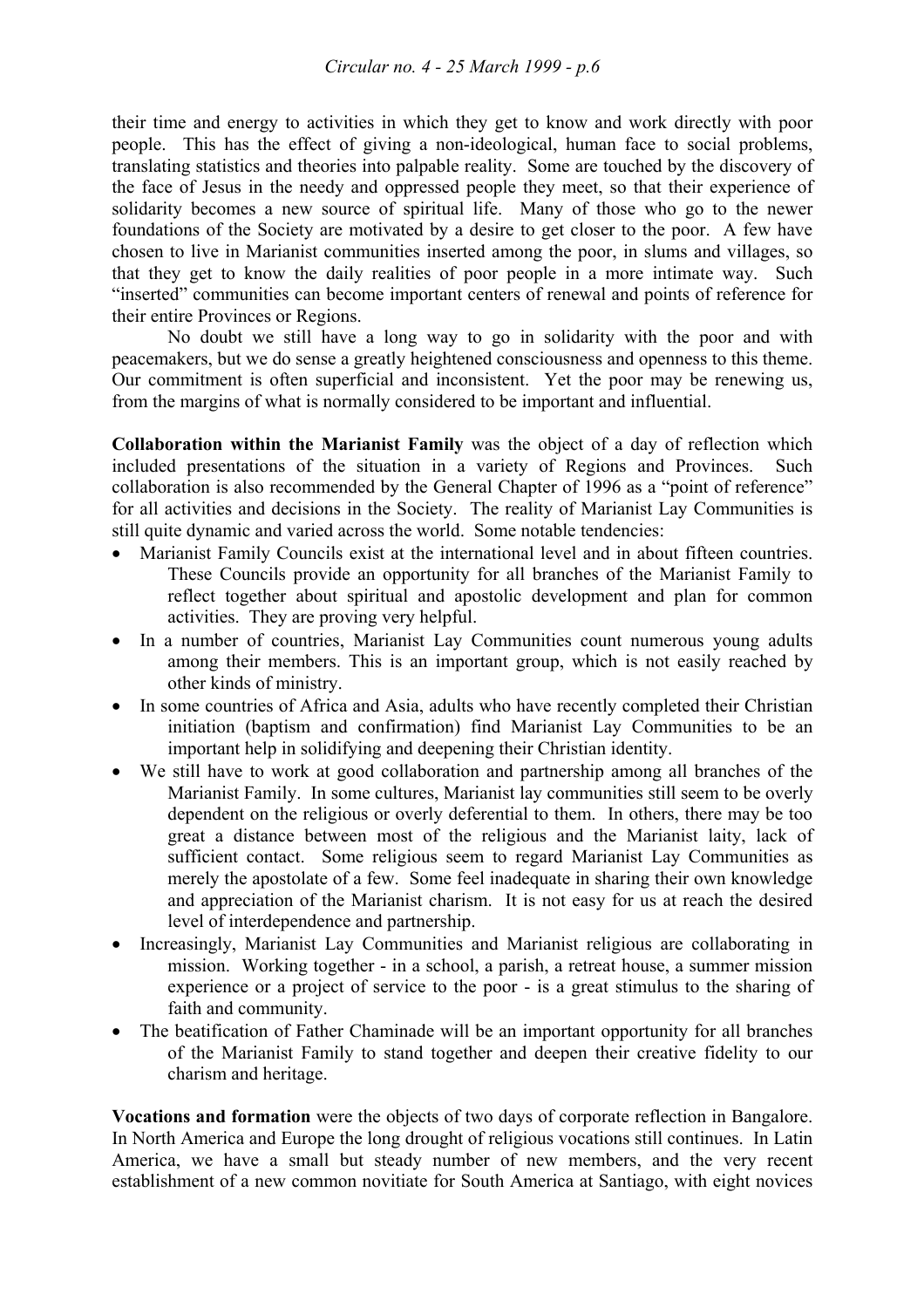in the first group, is a sign of hope. In India and Africa, we have good numbers of new candidates; there the challenge is finding strong and willing formators and implementing good criteria for discernment. At present we have about 250 Marianists in formation (live-in aspirants, novices, temporary professed, and seminarians) and forty Marianists serve as formators.

 In his presentation during the General Leadership Assembly, Father José María Arnaiz, Head of Religious Life, called for a "new proposal" of the Marianist vocation - a more dynamic, more convinced, better organized and more widely shared effort to invite young men to join our congregation. This proposal awakened many positive echoes among the participants. It will be the focus of two meetings of Marianist Vocation Directors: one at Rome in July of this year for Europe, Japan, Korea, North and South America; and another next year at Nairobi for India and Africa.

 In our reflections on programs of initial formation, special attention was focused on the time of temporary profession. "Integration" seems to be the *leitmotif* for this period. Our young members today generally come to us with a certain richness of experience and from quite a variety of backgrounds. Yet we can no longer take for granted a general grounding in theological and catechetical matters or a broad range of general culture. Modern education in most countries has become more technical and specialized, and religious education programs have often been insufficient. We need to help our newer members integrate professional and religious studies. The time of temporary profession is a period for acquiring a solid humanistic education, for spiritual deepening, and for a realistic experience of ministry. Various Provinces and Regions have established and evaluated their programs with these principles in mind. Interprovincial collaboration may be helpful for some at this stage of formation.

**Marianist Education** continues to be a major focus for the life and mission of the entire Society. It gave rise to a lively series of discussions at Bangalore. The project on the "Characteristics of Marianist Education" has evoked very positive responses in nearly all Provinces and Regions and given rise to a variety of workshops, training programs, and exchanges among faculty and students on the national, continental, and global levels.

 A key challenge at the present time is partnership with the laity in our educational ministries. Marianists today serve in about 135 schools with 110,000 students in 30 different countries. Only a small proportion of the 8000 professionals who work in this rather large educational network are religious. With different rhythms in the various cultures, lay people are taking up posts of educational leadership in our schools. Most of them show great interest in working out practical programs to implement the key traits of Marianist education. But it is not easy to create formation programs that are extensive enough to cover everyone or intensive enough to foster continuity in the long run. Increasingly we are recognizing that educational leadership is a pastoral role even more than a technical specialization. Under the leadership of Brother Thomas Giardino, Head of Education, and the Heads of Education in our different Provinces and Regions, we are grappling with this situation, which is at once a challenge and a great opportunity. We have a "window of opportunity" during the next decade or so to bring together our experienced religious educational leaders and committed lay educators to ensure the transmission of our rich educational heritage in the new millennium.

## **III. TOWARDS A MORE GLOBAL SENSE OF MARIANIST LIFE: CONSULTATIVE THEMES OF THE ASSEMBLY**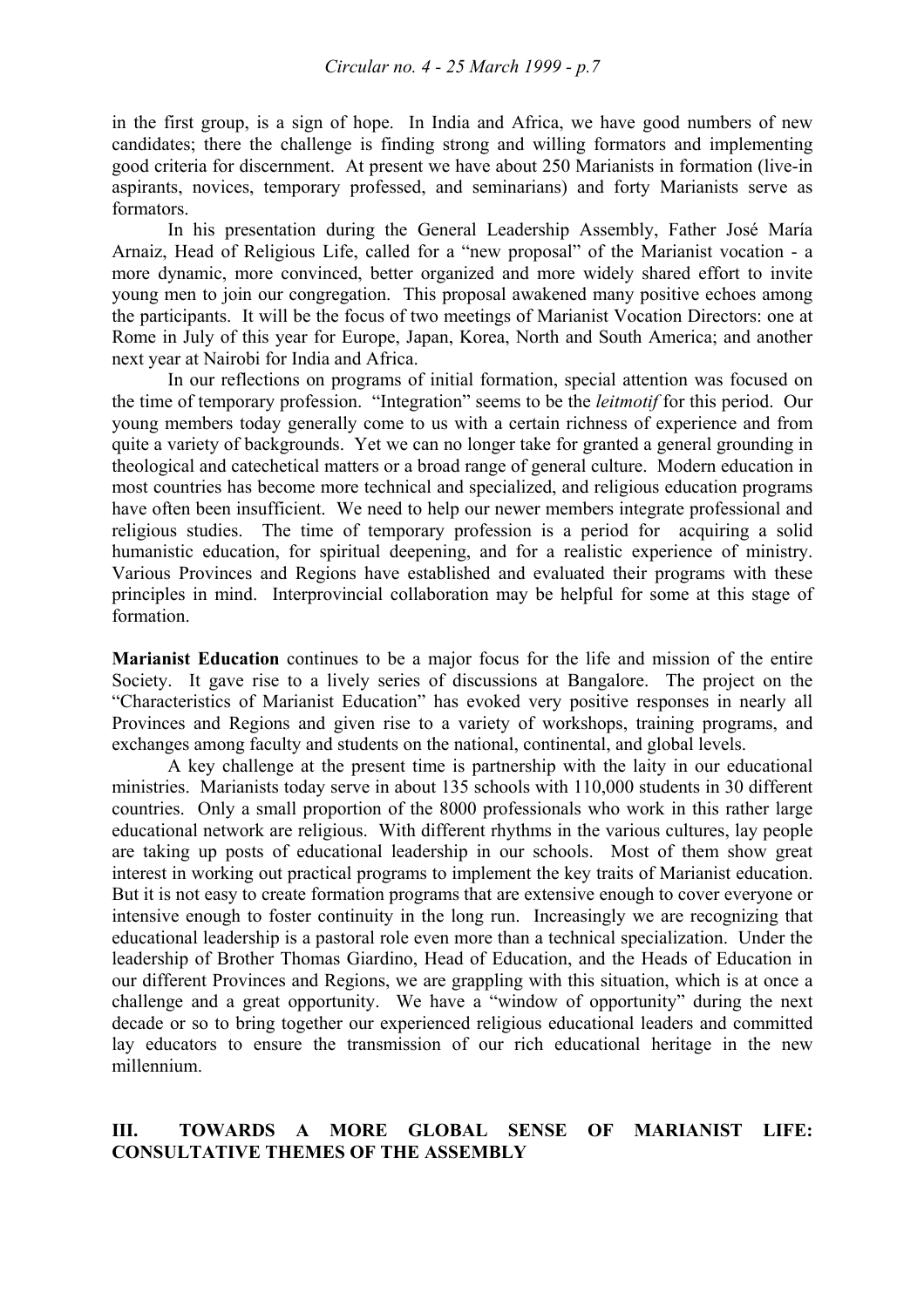The General Administration naturally chose to use the Assembly as an occasion to consult the leaders of our Provinces and Regions about a number of key decisions that need to be made by the General Council or the General Chapter in the near future .

Most of these consultations implied, in one way or another, a certain "globalization" in the thinking of the Society. Increasingly today, we need to work together and promote mutual knowledge, close contacts among our members, and a worldwide sense of family spirit.

In today's world, "globalization" often signifies the domination of nations, economies, media and culture in the interest of profits for certain elite groups in the developed nations. The Holy See constantly urges us to counter this kind of oppressive globalization with a "globalization of solidarity and compassion," a worldwide sense of understanding, dialogue, and shared responsibility for the building of God's Kingdom. Any globalization within the Church must be particularly sensitive to the rights, traditions, and cultures of the poor and oppressed. Several themes of the General Leadership Assembly reflected a desire for this kind of globalization in the life of the Society.

Our reflections about the **seminary program** for future Marianist priests are a good example. At present we average at any given time 15-20 Marianist seminarians. During the year preceding the Bangalore meeting, all Provincial and Regional Councils were invited to discuss a proposal to return to the policy of a single international Marianist seminary. It is hoped that a single seminary will provide a strong Marianist community experience to accompany these years of study and offer a staff of several members with a well organized program for Marianist studies. Such a seminary can foster international understanding and family spirit among Marianists worldwide.

 The commission of eleven assembly members appointed to study this question unanimously recommended that we adopt for the next decade or so the policy that all Marianist candidates for priestly ordination study together at a single international seminary during the three years required to complete the basic course in theology. This seminary should be under the responsibility of the General Administration (particularly the Head of Religious Life), which will create an advisory board or commission for the seminary, with representatives from various continents.

 The commission also recommended, by a strong majority, that this international Marianist seminary be in Rome. Rome offers a variety of theological faculties, with emphases in a variety of areas, such as spirituality, Mariology, youth ministry, religious education, and academic theology. The Roman faculties bring together professors and students from all continents and permit students to write papers and take examinations in the major languages used by Marianists.

 All recognize some drawbacks in Rome as well. Italian is not too widely used as an international language, at least not outside ecclesiastical circles. All other things being equal, we would have preferred a place where English, French, or Spanish predominates. The method and style of teaching in some Roman faculties is often found wanting. Sometimes the atmosphere in some Roman faculties may tend to be clericalist in a negative sense. Given the large number of our future seminarians coming from Africa, Asia, and Latin America, the affluent first-world lifestyle of Rome may cause some difficulties.

 We hope that the formation received by our seminarians in their own countries and cultures both before and after the three years in Rome will allow them to serve in their respective Regions and Provinces with a real sensitivity to the local context. No place is ideal, but the members of the Assembly were not able to identify any location that offered greater advantages and fewer disadvantages than Rome. The challenge of the seminary will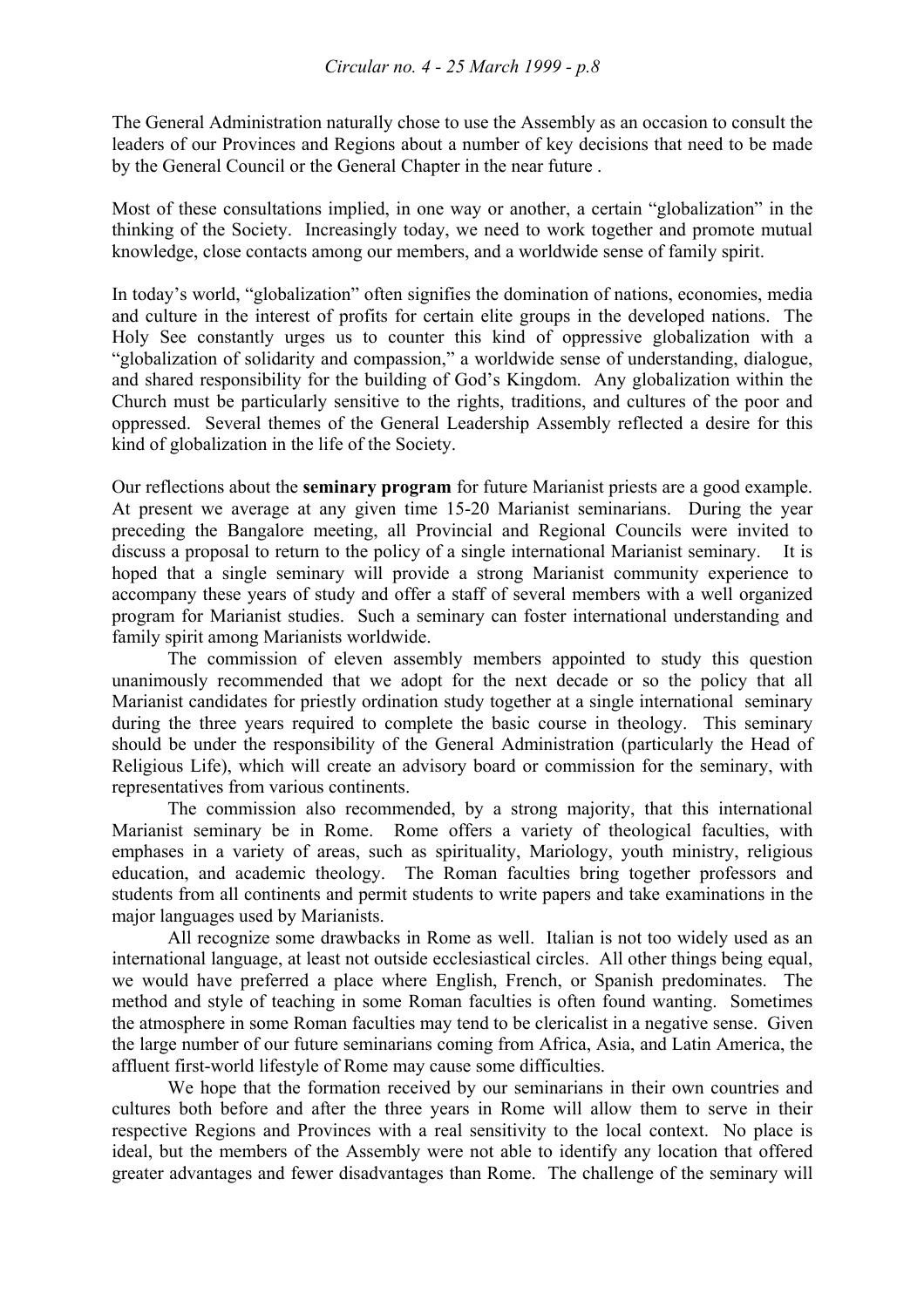be to maximize the advantages and minimize the disadvantages. We believe that the fine foundation already provided by the existing Seminario Chaminade will help us establish an excellent center for all our seminarians in Rome.

### **The General Administration has accepted the recommendations of the General Leadership Assembly on these points and decided that all Marianist seminarians who begin their programs from the autumn of 1999 onwards should be assigned to Rome.**

 The General Administration had proposed that an **International House of Studies** be established in conjunction with the seminary, to offer study sabbatical programs, workshops, and study resources for all Marianists. Sessions like "Horizons" aimed at religious of various age groups, seminars on Marianist topics, programs of preparation for perpetual vows, and guided-study programs for individuals were to be offered by the staff of this House of Studies, which was to be the same as the enlarged seminary staff. Members of the General Leadership Assembly felt that this proposal was still too vague. They wondered if it could burden the staff and community of the seminary with too diffuse a set of objectives. Of course, the seminary will normally be available, as in the past, for sabbatical years for all Marianists. Meanwhile, the project of an International House of Studies will continue to be studied by the General Administration.

Globalization is also reflected in a further initiative endorsed by participants in the General Leadership Assembly. The General Administration was encouraged to consult with all Provinces and Regions in view of establishing a **"Solidarity Fund"** to integrate several already existing funds for justice and peace, and to invite all Units of the Society to contribute to this fund according to their desires and resources. This fund will be used to strengthen our efforts across the world at standing with the poor.

Another initiative proposed by Brother Javier Anso, Head of Temporalities, and endorsed by the members of the Assembly, is the coordination by the General Administration of efforts to promote **"twinning,"** linking together our works, communities and Units in poor areas with those in richer ones, for the mutual benefit of both.

Obviously, the theme of globalization is preeminently reflected in the thinking of the General Leadership Assembly on **collaboration among Units** (see the comments on "new wineskins," above) and on Marianist **foundations in new countries**, which will be the object of the last section of this circular.

A special commission of the General Leadership Assembly (Brothers Glodek, Valencia, Anso, and Father Boissonneault) evaluated the financial reports of the General Administration. Special attention was given to the projected audit of our financial operations and to our investment policies. The commission expressed great satisfaction with the clarity and completeness of the reports and with the sound financial health of the General Administration. The funds built up over the years by successive General Administrations are an instrument for mission on all continents. Of course, a complete report on all financial matters will be published before the next General Chapter, Meanwhile, these matters are shared in an ongoing way by Brother Javier in his regular meetings with Provincial and Regional Treasurers from the various continents.

Other commissions during the Assembly advised the General Administration concerning preparations for the General Chapter of 2001 and concerning the celebration of our Founder's beatification. These matters will be communicated at the appropriate times.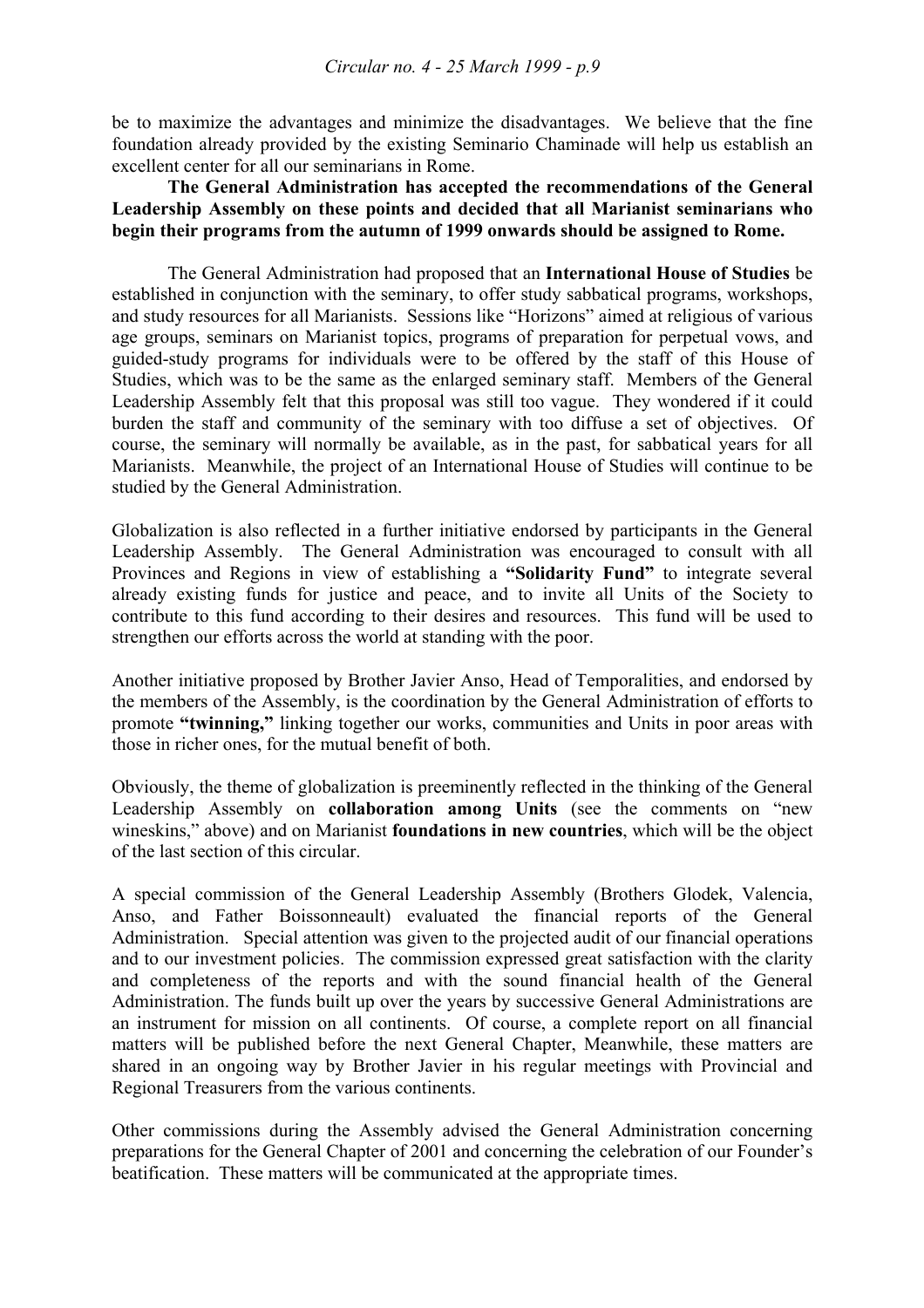#### **IV. FOUNDATIONS IN NEW COUNTRIES?**

The last section of this Circular will be devoted to one of the most challenging and farreaching themes of the General Leadership Assembly: an encouragement over the next few years to make Marianist foundations in some new countries.

Addressing a plenary meeting of the Vatican Congregation for the Evangelization of Peoples on November 20, 1998, Pope John Paul II said the following:

*Today I would like to renew my heartfelt and grateful encouragement to men and women religious. Dear friends, the Pope and the whole Church count on you especially for the mission* ad gentes*, which is the primordial task and paradigm of the Church's entire mission....In the years since the Council, members of the institutes of consecrated life...have rediscovered the missionary dimension inherent in each one's constitution and practices....At the dawn of the new millennium, the mission* ad gentes *requires fresh enthusiasm and new missionaries, calling on consecrated persons themselves precisely because of their vocation....I therefore invite institutes of special consecration to be even more committed to the mission* ad gentes, *convinced as I am that this missionary zeal will attract genuine vocations and will be a leaven for their communities' authentic renewal.* 

Repeating what he wrote in his encyclical *Redemptoris missio,* the Pope added:

*Today missionary activity still represents the greatest challenge for the Church. As the end of the second millennium of the Redemption draws near, it is clear that the peoples which have not yet received an initial proclamation of Christ constitute the majority of the human race...Our own time, with humanity on the move and in continual search, demands a resurgence of the Church's missionary activity. The horizons and possibilities for mission are growing ever wider, and we Christians are called to an apostolic courage based upon trust in the Spirit.*

We are easily tempted to believe that such an exhortation is not aimed at us, because of our weakness and decline in numbers. We cannot do everything, and we must recognize our limits.

Yet the Pope was speaking precisely to religious congregations, nearly all of whom, like ourselves, are experiencing diminishment in the lands where they have traditionally been strongest. We are invited to contribute from the little we have, rather than from an abundance. Despite our fragility in comparison with the past, we still have about 400 young and healthy professed members, as well as a good cadre of generous men with experience and vision for international ministry. Not many of our Provinces and Regions feel able at this time to work alone in establishing a new missionary outreach, but through the collaboration of all the units of the Society it would seem possible to form, gradually over the next few years, two or three small teams who could lay the foundations for Marianist presence in some new countries and cultures. Such, at least, was the judgment of the members of the General Leadership Assembly. It is their hope that a new Marianist missionary thrust in our time, on the occasion of the Founder's beatification and in collaboration with the Church's program for the new millennium, would be for us a source of life, grace, and revitalization.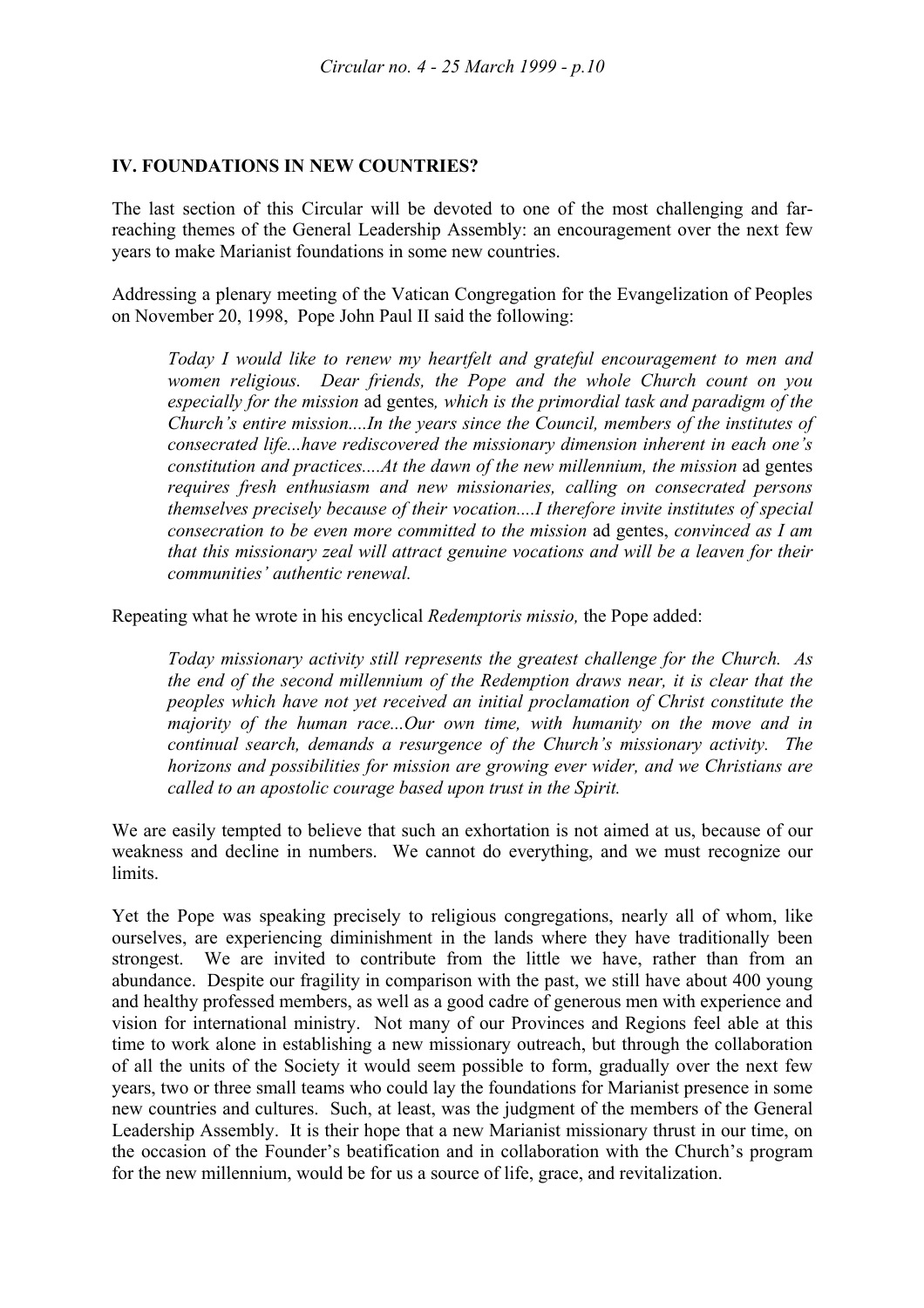Throughout the history of the Society of Mary, new foundations have been decisive in charting the future. The first generations of Marianists saw moves first to Switzerland, then to the United States, Austria, Germany and Belgium. The time of Father Simler witnessed a great expansion into the Arab world of North Africa, into Canada, Hawaii, Japan, Spain, Italy, and even first probes into Mexico and China. The period between the two World Wars was marked by the beginnings of our presence in Latin America and a second outreach to China. After World War II we took up the Church's invitations to several countries in Africa and Latin America and made a long deferred start in Korea. More recently Brazil, Ecuador, India, Mexico, Poland, and the Democratic Republic of the Congo have become centers of Marianist life. In every case these new foundations in their day represented a risk and a struggle. Yet each of these foundations unleashed channels of Marianist generosity and missionary creativity. Each has enriched the Society with the gifts of its culture and its people. Each has contributed to the spreading of our charism among a significant new group of people and given rise to Marianist Lay Communities, so that Marianist life is today a truly global ecclesial reality. Those who have made these new foundations have experienced their inadequacies as well as the special care of Jesus and Mary in a particularly poignant way.

Where might we make new foundations? The General Leadership Assembly particularly suggested three possibilities:

1. Bishop Adolfo Rodriguez of Camaguey, Cuba, recently elected President of the Bishops Conference of his country, has invited us to establish in his diocese a community aiming at the development of lay leaders, at youth ministry and formation in faith. This invitation has already been studied by CLAMAR and by the General Administration, and several Marianists have visited the island of Cuba. It seems to be a providential moment for ecclesial life in that country. Several Marianists have spontaneously offered themselves as volunteers already, even without any prompting to do so.

2. The Pope mentioned in the discourse quoted above that he felt a special need for strengthening the presence of the Church in Asia. The recent Synod on Asia asked for a focus in the coming century on that continent, which is the home of sixty percent of the world's population but where the Christian community is proportionately the smallest. Some of our Brothers already working in Asia have reflected on this matter and discussed several possibilities for foundations in new countries. As many Asian nations enter fully into a globalized economy and culture, often transforming their whole social systems, they need a presence of people who can communicate and dialogue about beliefs and values with a great respect for their rich and ancient cultures and reach out to their millions of poor and oppressed people. A fourfold dialogue with religions, cultures, spiritualities and with the poor must characterize any Asian foundation. At this point it may not be prudent to specify any particular country, but we will work with the Vatican Congregation for the Evangelization of Peoples and with the Marianists in Korea, Japan, and India in order to concretize this project.

3. We have already made a beginning in Poland and witnessed some interesting probes of Marianist life and service in the Czech Republic and in Albania. Our outreach to Eastern Europe must still be strengthened and better organized. New volunteers have already come forward and more are needed.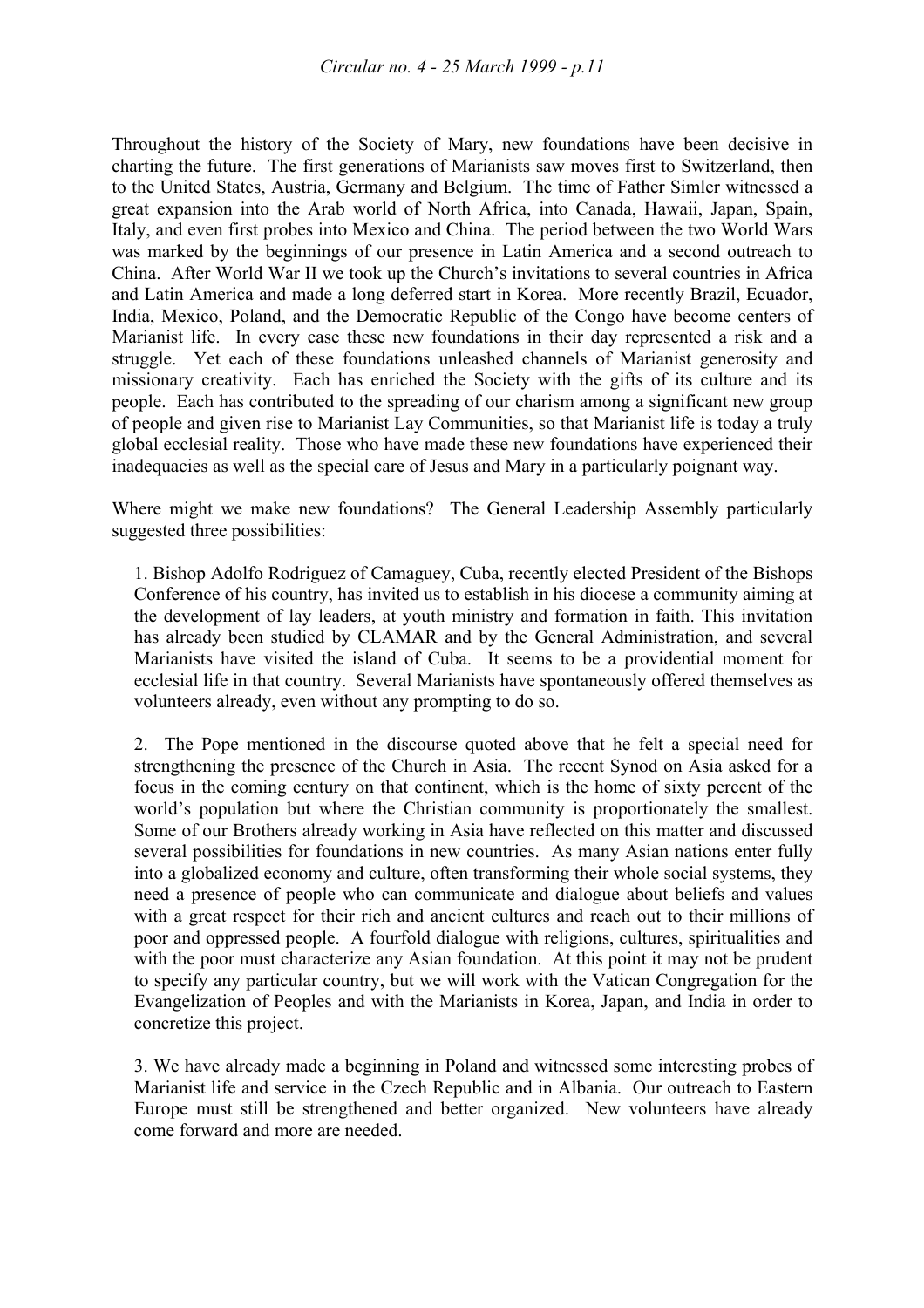In most of these cases, it is interesting to note that we are dealing with countries that have a history of atheistic regimes. Today in numerous situations it seems possible for the Church to emerge from these regimes and make a new beginning. Surely our Founder would judge this challenge to be one of the *nova bella* in our age.

How can we go about preparing for these foundations? In one or the other case, it may still be possible for a single Province of the Society to take full responsibility for a new foundation, perhaps calling on the assistance of other units for certain personnel or for financial help. This mode of undertaking new missions has been normative in the Society since about 1930 and is still an excellent model where it is feasible.

Yet not too many units of the Society are able to work in this way at the present time. Therefore, the General Leadership Assembly invited the General Administration to be ready when necessary to take up a certain leadership in organizing new foundations, calling for volunteers, appointing personnel, organizing training programs so that the new foundations can begin with cohesive Marianist teams motivated by clear objectives. In some cases it may be best to call on groups of Provinces and Regions to work together in this matter, with further help from the General Administration. We may need to confide the work of visiting the new foundations, planning for them and guiding them during their early years, to a delegate of the Superior General. The General Administration will study each possibility and work out whatever mode of organization seems appropriate.

We must not deceive ourselves into imagining that these new foundations will be a smooth and easy adventure. It will not be possible to begin them without feeling a pinch in some of our older foundations. Strong personnel will be required - the kind of religious who make a rich contribution in their home units. Those who eventually go may sometimes feel that they are challenged beyond their capacities or that the work of enculturation and implantation is just too hard. Patient and understanding dialogue and discernment will be necessary at all levels in order the keep the right balance in the decisions that will be made on this important topic.

**For the time being, I invite all Marianist religious, especially those under the age of 50, to think deeply and personally about participating in one of these new foundations. Those who feel attracted to participate are invited to write me by September 1, 1999, expressing their motivations and particular interests. Of course, the General Council, working with Provincial and Regional Administrations, will also need to invite other members to make such a missionary commitment; we will not merely wait on volunteers. But the process of knowing who feels an inner attraction for this work is a very helpful first step.** 

I ask all members and communities to pray in a particular way for this possibility of foundations in new countries. Pray that all of us may discern wisely, prudently, and with the kind of "apostolic courage" of which our *Rule of Life* speaks in article 75.

# **CONCLUSION**

On the last day of the General Leadership Assembly, as we evaluated our experience at Bangalore, many participants stressed that the meeting - with its evaluation and prospect of current Marianist life, with its sense of a new providential moment in our revitalization and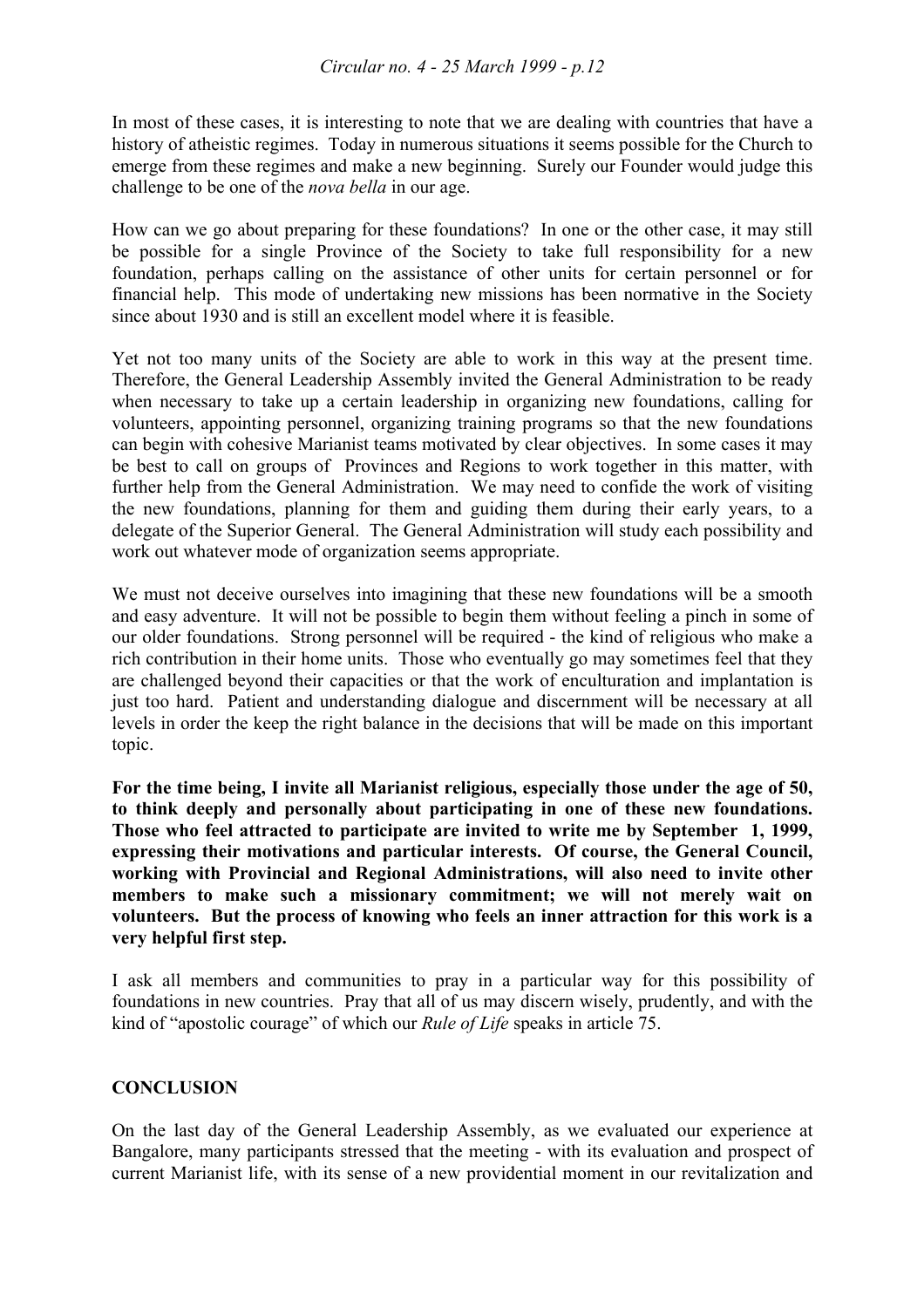its experience of our global brotherhood - gave them a new feeling of hope and courage. Such was certainly my own experience. I hope that I have been able to communicate something of this spirit in the present circular, so that all of you may be able to share it.

Together, we trust in Mary, the humble handmaid who modestly collaborated in God's plans. We follow the example of our Founder, Father Chaminade, who gave himself at each moment to the indications of Providence, and who experienced Marianist life and ministry both as a purification and as the realization of a vision. May the Lord and these our patrons guide us as we move together into the third century of Marianist life.

Fraternally,

 David Joseph Fleming, S.M. Superior General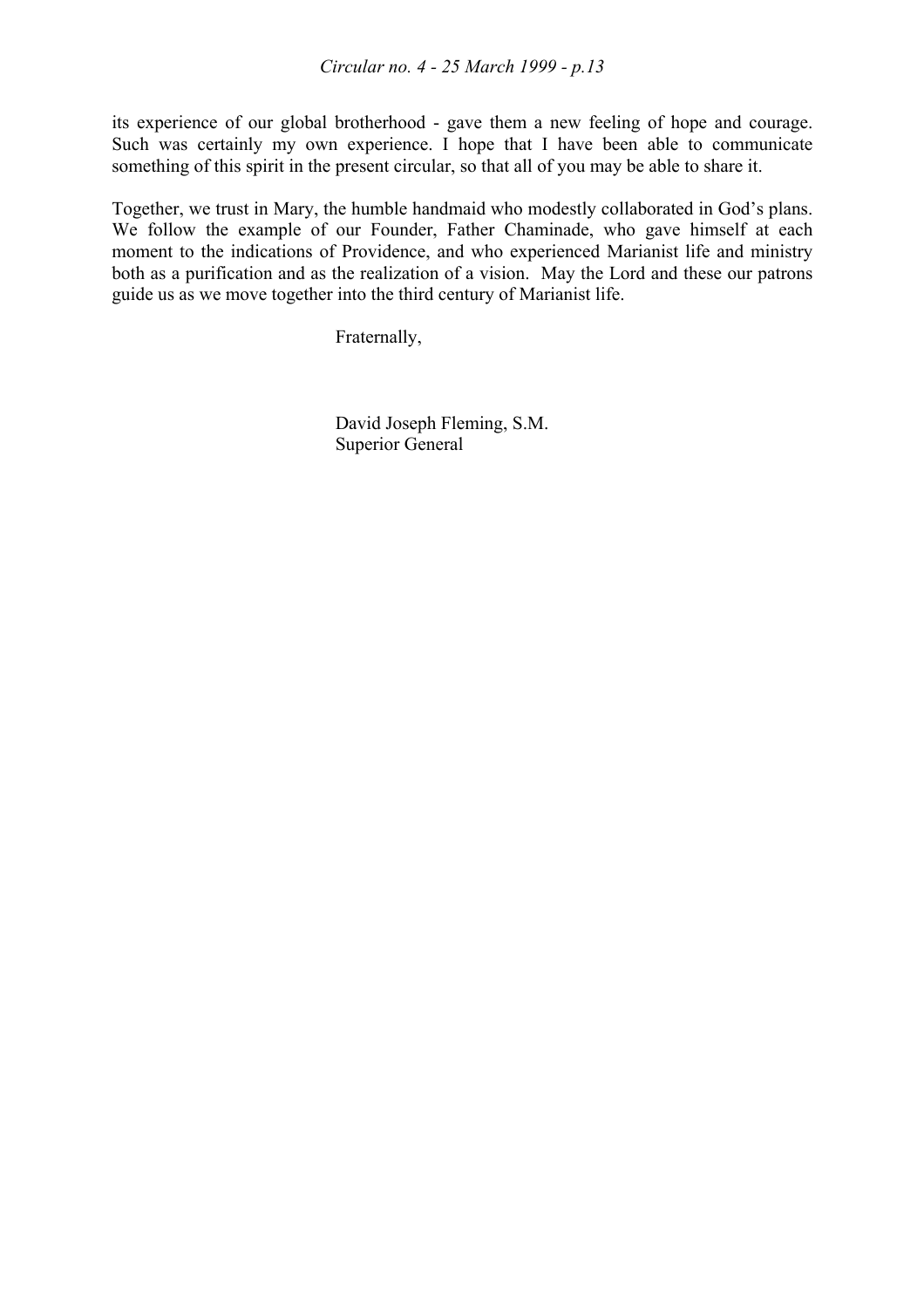# **Appendix I: Special Announcement**

I was able to take the occasion of the General Leadership Assembly to announce one new appointment. After nearly 27 years of service as General Archivist and Director of CEMAR (the Center for Marianist Research), Brother Ambrogio Albano will be retiring toward the end of 1999. He will be replaced by Brother Dario Tucci, also of the Province of Italy.

Brother Ambrogio has provided an extraordinary service over all these years to the entire Society. Our Archives are now among the most extensive and best organized in Rome. They are a rich source for researchers in Marianist studies and in a variety of other topics. Brother Ambrogio and his staff have labored to make their contents well indexed and available to all qualified researchers.

In his capacity as Archivist and as Director of CEMAR, Brother Ambrogio has produced on his own or collaborated with others in a long series of significant publications, organized symposia, and generally labored to bring the riches of our Marianist heritage into dialogue with contemporary themes and problems. His work in directing and editing the *Commentary on the Rule of Life of the Society of Mary* and his collaboration with several French Marianists in a seven-volume critical edition of the complete works of the Founder (*Ecrits et Paroles*), of which several volumes have already appeared, deserve special appreciation. The entire Society owes Brother Ambrogio a great debt of gratitude for his capable and unremitting work.

Brother Dario Tucci is available to us through the generosity of his Province of Italy. Many of you know him as a classicist and specialist in art history, a genial guide to the riches of Italian culture. We are grateful to him and his province for the willingness to take up this important service to the whole Society.

# **Appendix II: Messages of the General Leadership Assembly**

#### **1. TO ALL MEMBERS OF THE SOCIETY OF MARY**

 The Provincials, Assistant Provincials, Regional Superiors, and members of the General Administration, meeting in Bangalore, India during the General Leadership Assembly of 1999, send greetings to all members of the Society of Mary throughout the world.

 As we have reviewed our progress since the General Chapter of 1996, and previewed the actions still to be fulfilled as we approach the next Millennium and our General Chapter of 2001, we are mindful of the many blessings and challenges that God and Mary have given the Society in the service of the Church and all people. We are especially grateful for your prayers and expressions of fraternal support that have inspired us to discern, in a typically Marianist Spirit of Family, God's will for our beloved Society.

 The General Administration has provided us with fifteen major themes as an outline for our work, and we are accomplishing the task at the beautiful Deepahalli Centre, surrounded by many young Indian Brothers and candidates. We pray that Jesus and Mary continue to bless your efforts in Their service and in the service of all, especially the poor.

#### **2. TO ALL MEMBERS OF THE MARIANIST FAMILY**

 The Provincials, Assistant Provincials, Regional Superiors, and members of the General Administration of the Society of Mary, meeting in Bangalore, India during our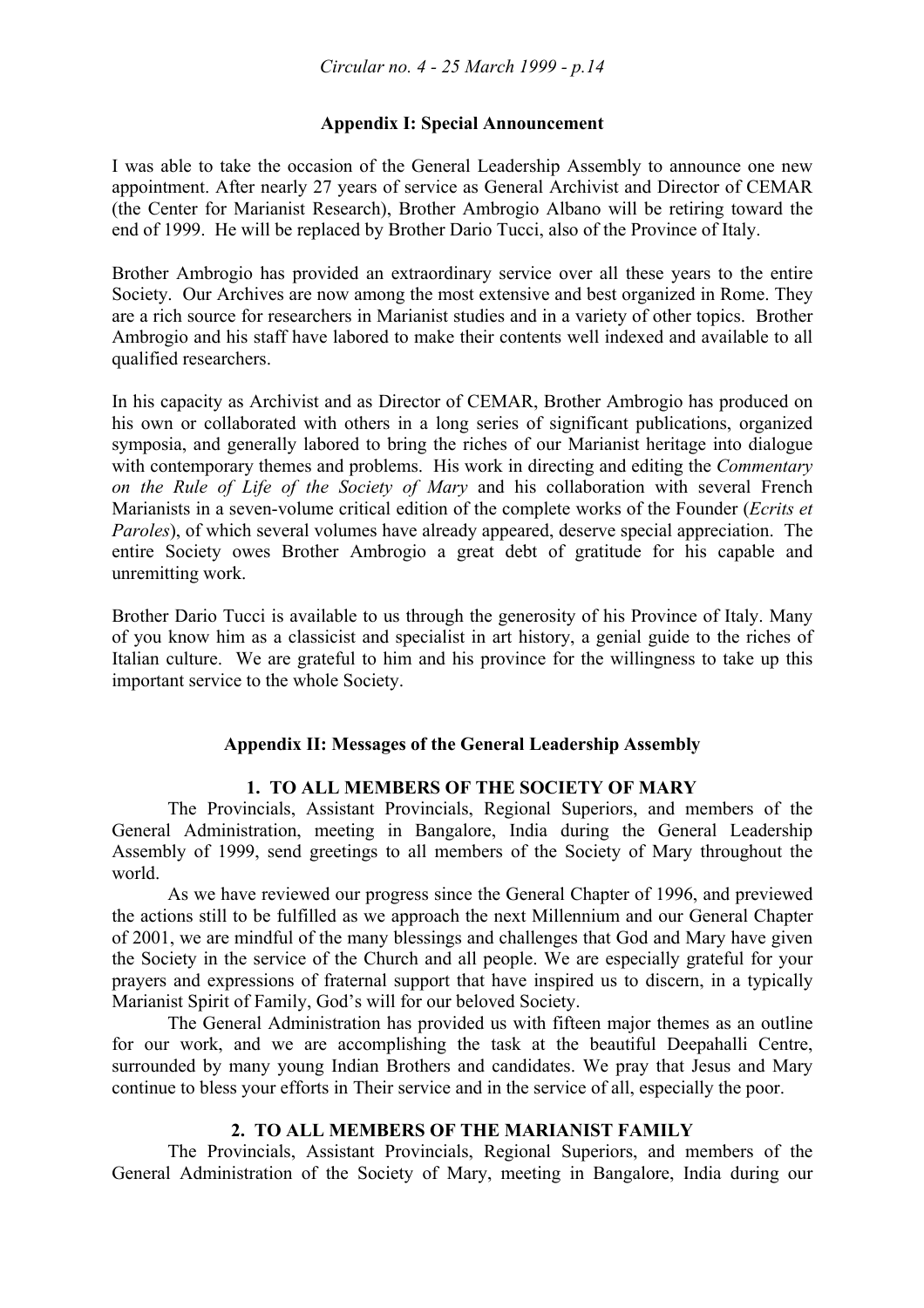General Leadership Assembly of 1999, send greetings to all branches and members of the Marianist Family throughout the world.

 As we have reviewed our own progress since our General Chapter of 1996, and previewed the actions still to be fulfilled as we approach the next Millennium and our General Chapter of 2001, we are mindful of the many blessings and challenges that God and Mary have bestowed upon the Marianist Family in our communal service of the Church, all people, and each other. We are especially grateful for your prayers and expressions of familial support that have inspired us to discern, in a typically Marianist Spirit of Family, God's will for our beloved Society.

 The General Administration has provided us with fifteen major themes as an outline for our work, and we are accomplishing the task at the beautiful Deepahalli Centre, surrounded by many young Indian Brothers and candidates. We pray that Jesus and Mary continue to bless your efforts in Their service and in the service of all, especially the poor.

#### **3. TO THE MARIANIST FAMILY OF ARGENTINA**

 The General Leadership Assembly of the Society of Mary met in Bangalore, India, from the 31<sup>st</sup> of January to the 14<sup>th</sup> of February. In it, the Superiors of the different Marianist Units in the world reflected about our present situation and about the best way to deal with our immediate future as we tried to respond to the consultations done by our General Administration.

 We held this meeting just a few days after the official recognition of the cure of Elena Otero which leads, in a very near future, to the Beatification of our Ven. Father William Joseph Chaminade. We want to thank especially the Marianist Family of Argentina for its interest in promoting this process and for the collaboration given to obtain this official recognition.

 We hope that this new grand event in the Marianist Family confirms our vocation to the service of the Church and society.

# **4. TO THE MARIANIST REGION OF COLOMBIA**

 The General Leadership Assembly of the Society of Mary met in Bangalore, India, from the  $31<sup>st</sup>$  of January to the  $14<sup>th</sup>$  of February. In it, the Superiors of the different Marianist Units in the world reflected about our present situation and about the best way to deal with our immediate future as we tried to respond to the consultations done by our General Administration.

 The Marianists in Colombia have been present in our prayers. A few months ago, Michel was assassinated by paramilitary in an absurd response to his desires for the freedom and promotion of his people. During the past few days your country suffered an earthquake which devastated a good part of your territory with grave human loses and enormous material destruction.

 Both are two different realities which undoubtedly have been difficult to live through and assimilate. We feel close to you in your sorrows and hope and, with this message, wish to let you know of our solidarity and support. The blood of the martyrs is the seed for new Christians. The death of Michel will certainly give life to many. God continues close to his people even when some external signs seem to tell us the opposite. May the Lord continue to give you the strength to continue in the service of the needy. Be assured of our prayers.

#### **5. TO OUR BROTHERS IN THE CONGO**

 The General Leadership Assembly of the Society of Mary met in Bangalore, India, from the  $31<sup>st</sup>$  of January to the  $14<sup>th</sup>$  of February. In it, the Superiors of the different Marianist Units in the world reflected about our present situation and about the best way to deal with